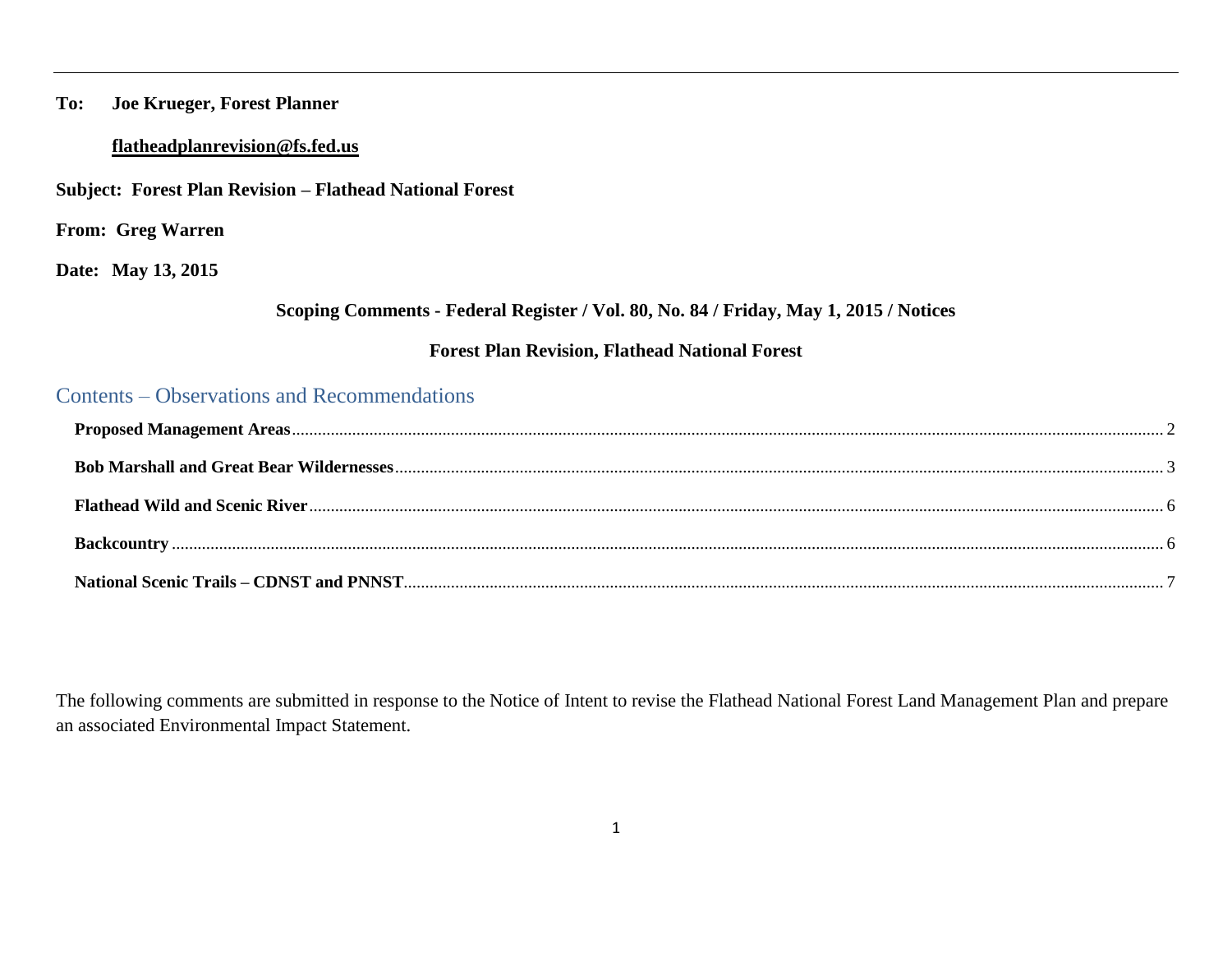# **Flathead National Forest Proposed Action**

<span id="page-1-0"></span>

| <b>Related to</b><br>(part of the<br>plan, or plan<br>component<br>identifier<br>code) | <b>Comment</b>                                                                                                                                                                                                                                                                                                   | <b>Proposed Solution</b>                                                |
|----------------------------------------------------------------------------------------|------------------------------------------------------------------------------------------------------------------------------------------------------------------------------------------------------------------------------------------------------------------------------------------------------------------|-------------------------------------------------------------------------|
| Chapter 3,<br>page 84                                                                  | <b>Proposed Management</b><br><b>Areas</b>                                                                                                                                                                                                                                                                       | These specific areas have been flagged on the Flathead mapping webpage. |
|                                                                                        | I am generally supportive<br>of the Management Area<br>allocations in the<br>Proposed Plan.<br>However, and specific to<br>the Spotted Bear area, I<br>recommend that the<br>allocation in the vicinity<br>of the Meadow Creek<br>Airstrip and upper<br>Spotted Bear River be<br>changed from 6A to 1b<br>or 5A. |                                                                         |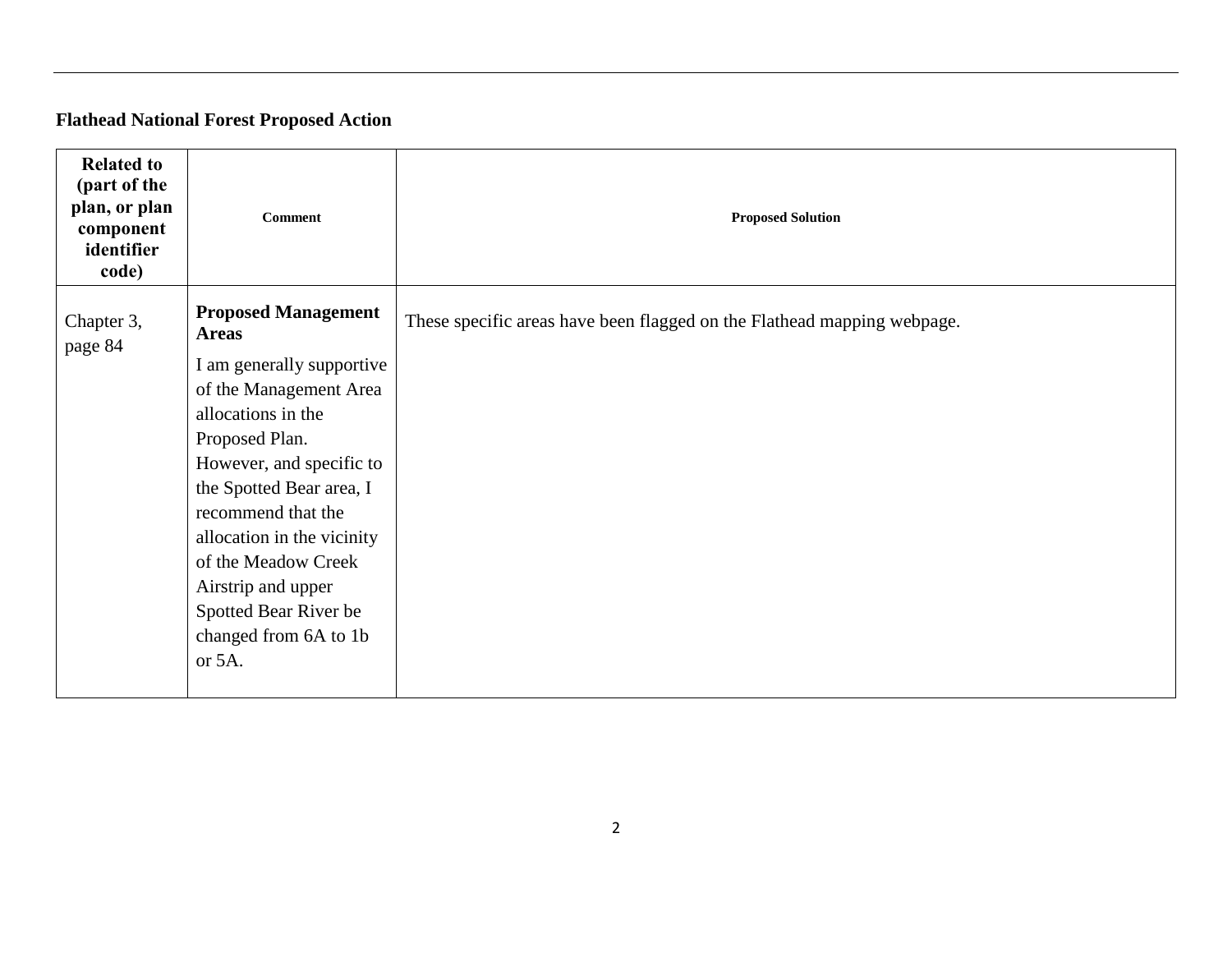<span id="page-2-0"></span>

| Chapter 3,<br>page 85                                                                                     | <b>Bob Marshall and</b><br><b>Great Bear</b><br><b>Wildernesses</b><br>Please reference and<br>ensure that the proposed<br>action and alternatives<br>are consistent with FSH<br>1909.12 part 24.41. | MA 1 Proposed Plan Direction<br>Please include in the proposed action and alternatives all of the plan components that are<br>found in the Bob Marshall, Great Bear, Scapegoat Wildernesses Recreation Management<br>Direction. This BMWC Management Direction should only be modified during a multi-forest<br>BMWC process that is similar to the process being used for the Grizzly Bear amendment.<br><b>BMWC Recreation Management Direction</b> |                                                                          |                                            |                                            |                                                                                     |                                                        |
|-----------------------------------------------------------------------------------------------------------|------------------------------------------------------------------------------------------------------------------------------------------------------------------------------------------------------|-------------------------------------------------------------------------------------------------------------------------------------------------------------------------------------------------------------------------------------------------------------------------------------------------------------------------------------------------------------------------------------------------------------------------------------------------------|--------------------------------------------------------------------------|--------------------------------------------|--------------------------------------------|-------------------------------------------------------------------------------------|--------------------------------------------------------|
|                                                                                                           | 1a Designated                                                                                                                                                                                        |                                                                                                                                                                                                                                                                                                                                                                                                                                                       |                                                                          |                                            |                                            | Standards for Resource and Social Indicators for Each Opportunity Class in the BMWC |                                                        |
|                                                                                                           | <b>Wilderness</b>                                                                                                                                                                                    |                                                                                                                                                                                                                                                                                                                                                                                                                                                       | Indicators                                                               | Opportunity<br>Class I                     | Opportunity<br>Class II                    | Opportunity<br>Class III                                                            | Opportunity<br>Class IV                                |
|                                                                                                           | <b>Desired Conditions</b><br>$(MA-1a-DC)$<br>I am generally<br>supportive of the<br><b>Desired Conditions</b><br>statements, except as<br>noted below.                                               |                                                                                                                                                                                                                                                                                                                                                                                                                                                       | Social:<br>1. Number of<br>trail encounters                              | 80%<br>probability of<br>0 encounters      | 80%<br>probability of<br>1 or fewer        | 80%<br>probability of<br>3 or fewer                                                 | 80%<br>probability of<br>5 or fewer                    |
|                                                                                                           |                                                                                                                                                                                                      |                                                                                                                                                                                                                                                                                                                                                                                                                                                       | with other<br>parties                                                    | per day                                    | encounters per<br>day                      | encounters per<br>day                                                               | encounters per<br>day                                  |
|                                                                                                           |                                                                                                                                                                                                      |                                                                                                                                                                                                                                                                                                                                                                                                                                                       | 2. Number of<br>other parties<br>camped within<br>sight or<br>continuous | 80%<br>probability of 0<br>parties per day | 80%<br>probability of 0<br>parties per day | 80%<br>probability of 1<br>or 0 parties per<br>day                                  | 80%<br>probability of<br>3 or fewer<br>parties per day |
|                                                                                                           | I value the historic and                                                                                                                                                                             |                                                                                                                                                                                                                                                                                                                                                                                                                                                       | sound                                                                    |                                            |                                            |                                                                                     |                                                        |
|                                                                                                           | administrative purposes<br>of facilities in the<br>BMWC; however, the<br>appropriateness of these                                                                                                    |                                                                                                                                                                                                                                                                                                                                                                                                                                                       | <b>Resource:</b><br>3. Area of<br>barren core (sq<br>ft)                 | 100                                        | 500                                        | 1000                                                                                | 2000                                                   |
| facilities should not be<br>addressed in the Plan,<br>but instead through site-<br>specific analyses with |                                                                                                                                                                                                      | 4. Number of<br>human<br>impacted sites<br>per 640 acre<br>area                                                                                                                                                                                                                                                                                                                                                                                       | 1 permitted                                                              | 2 permitted                                | 3 permitted                                | 6 permitted                                                                         |                                                        |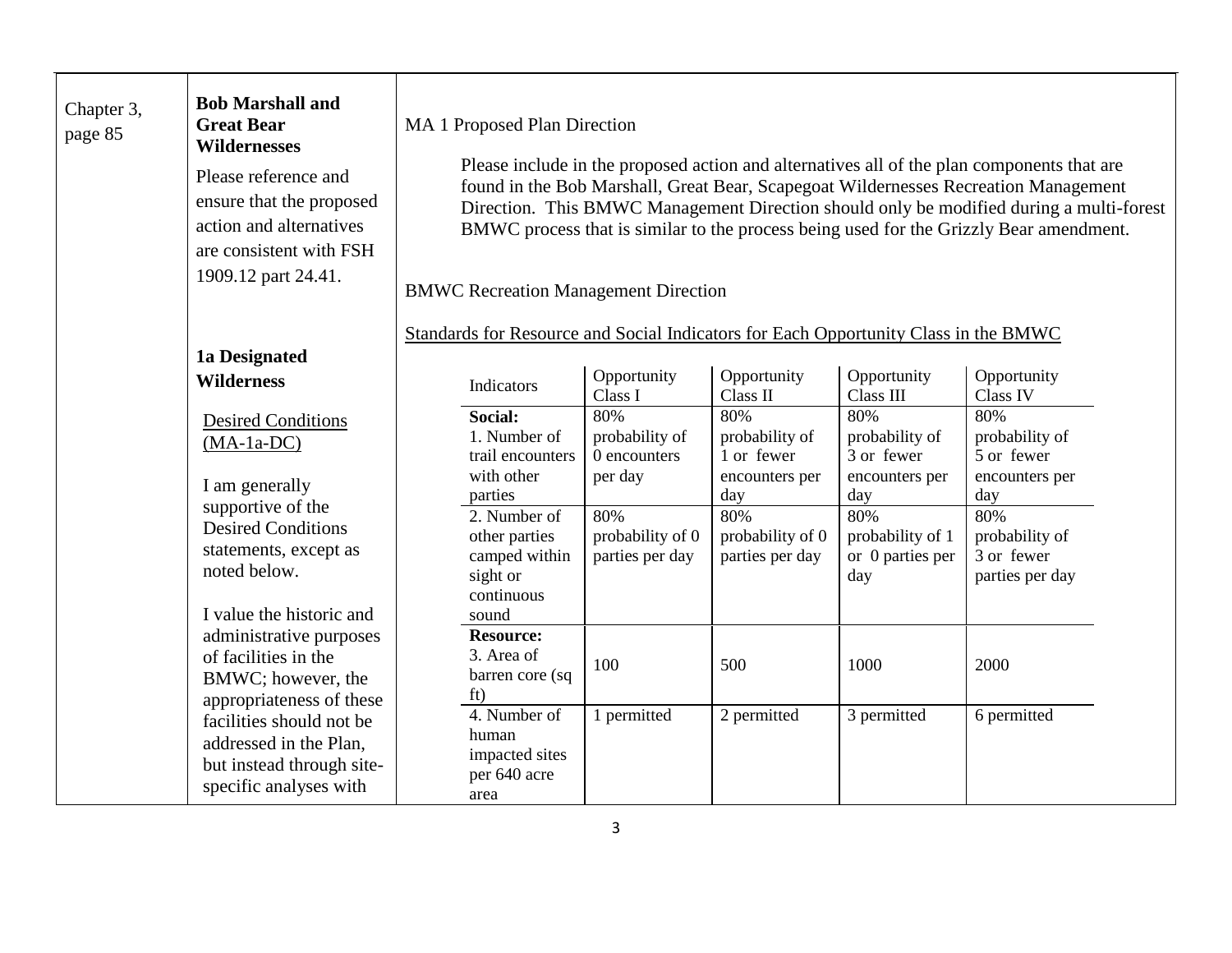| evaluation processes     |
|--------------------------|
| that are consistent with |
| the requirements of the  |
| Wilderness Act.          |

Outfitter and guide services should be addressed through sitespecific analyses and need assessments.

### Standards (MA-1a-STD)

I am generally supportive of the standards and guidelines, but additional plan components need to be added from the Bob Marshall, Great Bear, Scapegoat Wildernesses Recreation Management Direction. Some of these plan components are listed here.

| 5. Number of    | No moderately  | No more than     | No more than     | No more than     |
|-----------------|----------------|------------------|------------------|------------------|
| human           | or highly      | (1) moderately   | (2) moderately   | (3) moderately   |
| impacted sites  | impacted sites | impacted site    | impacted site    | impacted site    |
| above a         | per 640 acre   | and $(0)$ highly | and $(0)$ highly | and $(0)$ highly |
| particular      | area           | impacted sites   | impacted sites   | impacted sites   |
| condition class |                | per 640 acre     | per 640 acre     | per 640 acre     |
| index per 640   |                | area             | area             | area             |
| acres           |                |                  |                  |                  |
|                 |                |                  |                  |                  |
|                 |                |                  |                  |                  |

### Standards for Range Indicators for Each Opportunity Class in the BMWC

| Indicators      | Opportunity<br>Class I | Opportunity<br>Class II | Opportunity<br>Class III | Opportunity<br>Class IV |
|-----------------|------------------------|-------------------------|--------------------------|-------------------------|
| Range:          |                        |                         |                          |                         |
|                 |                        |                         |                          |                         |
| 1. Degree of    | No more than           | No more than            | No more than             | No more than            |
| forage          | 20% forage             | 20% forage              | 40% forage               | 40% forage              |
| utilization     | utilized               | utilized                | utilized ***             | utilized ***            |
| 2. General      | Static or              | Static or               | Static or                | Improving               |
| range trend     | improving              | improving               | improving                |                         |
| 3. Overall      | Excellent              | Excellent               | Generally good           | Generally good          |
| range condition |                        |                         | or better                |                         |
| 4. Visual       | Lightly grazed         | Lightly grazed          | Moderately               | Moderately              |
| Appearance **   |                        |                         | grazed                   | grazed                  |
| (Maximum        |                        |                         |                          |                         |
| Impact)         |                        |                         |                          |                         |
| 5. Forest       | Maintain               | Maintain                | Maintain                 | Maintain                |
| succession,     | natural                | natural                 | natural                  | natural                 |
| Vegetation      | ecological             | ecological              | ecological               | ecological              |
| changes         | processes and          | processes and           | processes and            | processes and           |
|                 | conditions as          | conditions as           | conditions as            | conditions as           |
|                 | they existed           | they existed            | they existed             | they existed            |
|                 | prior to fire          | prior to fire           | prior to fire            | prior to fire           |
|                 | suppression            | suppression             | suppression              | suppression             |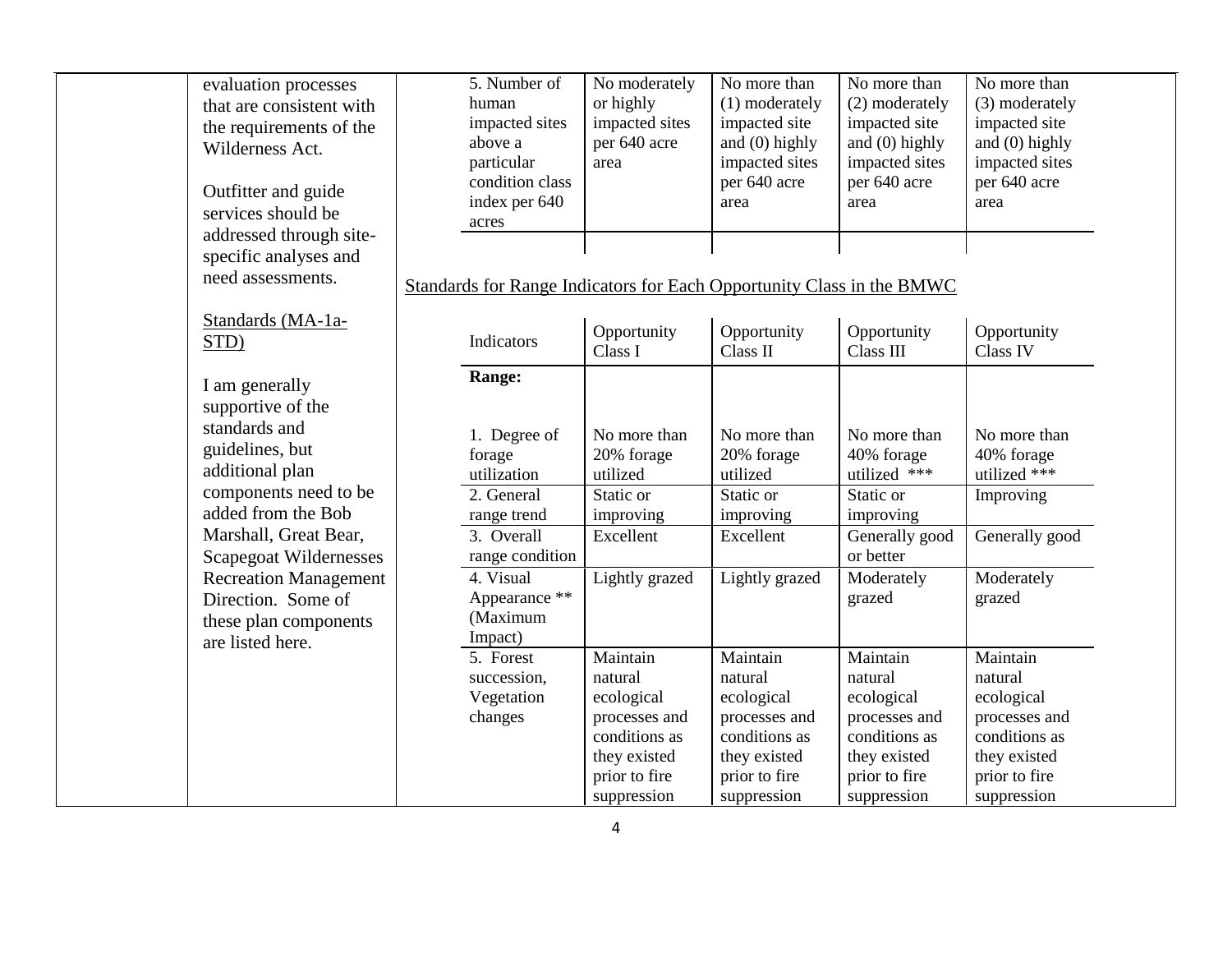|  | <b>Schafer Meadows Wilderness Airstrip</b>                                                                                                                                                                                                                                                                               |                                           |  |                                                                                                                                                                                                                                                                                                                                                                                                                        |
|--|--------------------------------------------------------------------------------------------------------------------------------------------------------------------------------------------------------------------------------------------------------------------------------------------------------------------------|-------------------------------------------|--|------------------------------------------------------------------------------------------------------------------------------------------------------------------------------------------------------------------------------------------------------------------------------------------------------------------------------------------------------------------------------------------------------------------------|
|  | The Forest Service recognized the Congressional Direction established in the House Committee<br>Report accompanying the act establishing the Great Bear Wilderness. This report directs that the<br>airstrip remain open to aircraft use, but that such use may be regulated in the Future if it is greatly<br>expanded. |                                           |  |                                                                                                                                                                                                                                                                                                                                                                                                                        |
|  | of this concept, members of the task force (including pilots) agreed to a general management<br>philosophy for the airstrip. They set the acceptable level of aircraft use in terms of impacts on the<br>level of use exceeds that shown in the standard.                                                                |                                           |  | In developing this management direction, managers and users chose not to define the term of "greatly"<br>expanded use" since early use figures for the Schafer airstrip are incomplete or unavailable. In place<br>wilderness resource and experience. This philosophy and the accepted indicators and standards are<br>shown below. Members of the task force agreed that management actions are appropriate when the |
|  | be for general wilderness dependent activities, river access, and Forest Service administrative<br>taken:                                                                                                                                                                                                                |                                           |  | The primary function of the airstrip will be that of a trailhead for wilderness users. Its main use will<br>activities. In order to insure continued use of the airstrip by the flying public with a minimum impact<br>on other wilderness visitors and a minimum of restriction on aircraft users, the following steps will be                                                                                        |
|  | The following indicators and standards will be adopted:                                                                                                                                                                                                                                                                  |                                           |  |                                                                                                                                                                                                                                                                                                                                                                                                                        |
|  | Indicator:                                                                                                                                                                                                                                                                                                               | ground for any length of time.            |  | 1) The number of aircraft landings per day. A landing includes touch-and-go<br>approaches for training or practice as well as landings where the plane remains on the                                                                                                                                                                                                                                                  |
|  |                                                                                                                                                                                                                                                                                                                          | 2) The total number of landings per year. |  |                                                                                                                                                                                                                                                                                                                                                                                                                        |
|  | Standard:                                                                                                                                                                                                                                                                                                                | per day.                                  |  | 1) A ninety-percent probability of having no more than a total of 5 aircraft landings                                                                                                                                                                                                                                                                                                                                  |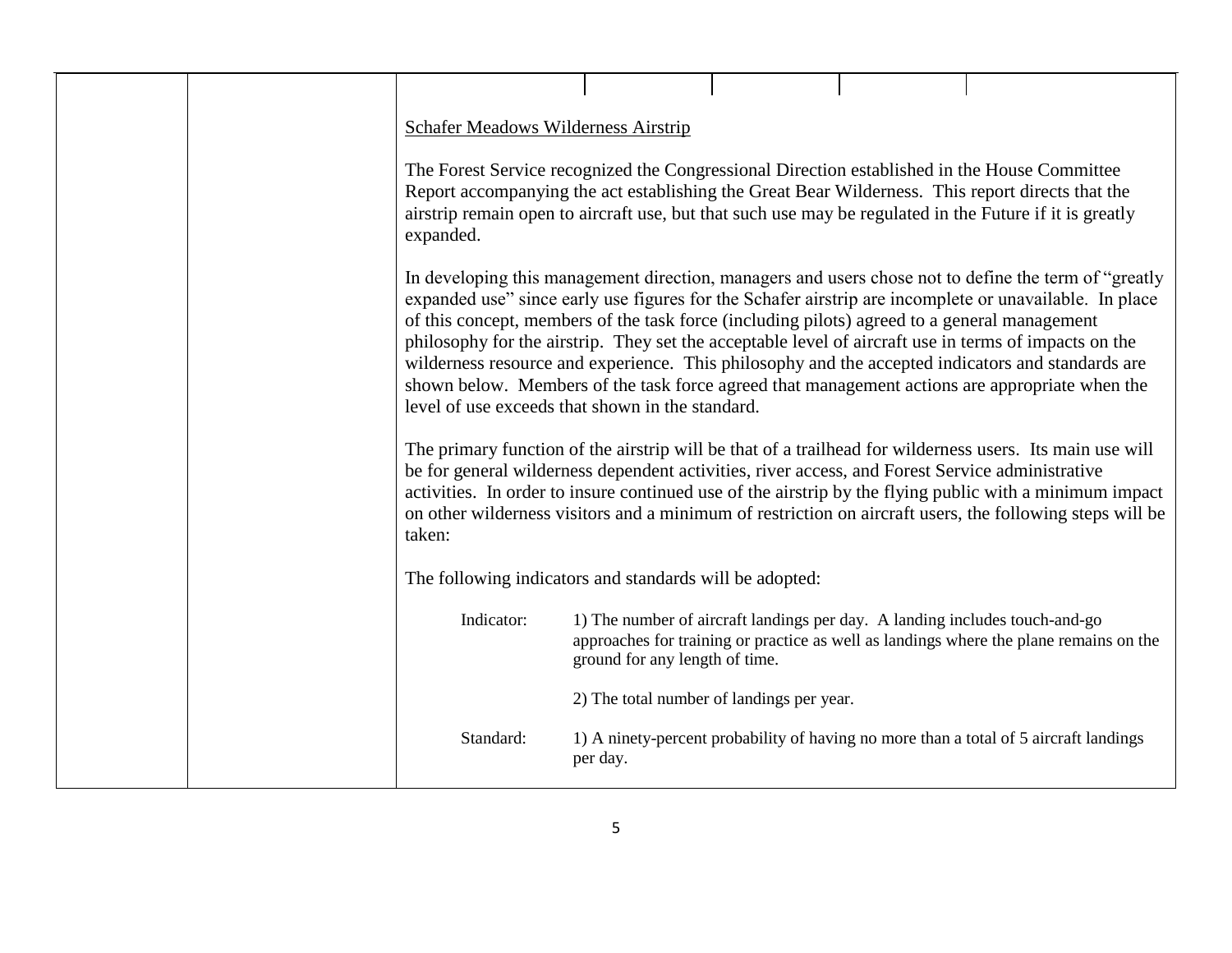<span id="page-5-1"></span><span id="page-5-0"></span>

|                                                 |                                                                                                                                                           | 2) No more than a total of 550 landings per year of which no more than 6% will be<br>administrative landings.<br>Exceeding standards because of bona fide emergency landings (search and rescue,<br>fire, etc.) will not lead to restrictions on private flights.                                                                                                                                                                                                                                                                                                    |
|-------------------------------------------------|-----------------------------------------------------------------------------------------------------------------------------------------------------------|----------------------------------------------------------------------------------------------------------------------------------------------------------------------------------------------------------------------------------------------------------------------------------------------------------------------------------------------------------------------------------------------------------------------------------------------------------------------------------------------------------------------------------------------------------------------|
|                                                 |                                                                                                                                                           | 1b Recommended Wilderness                                                                                                                                                                                                                                                                                                                                                                                                                                                                                                                                            |
|                                                 |                                                                                                                                                           | A standard should be added that restricts the use of bicycles.                                                                                                                                                                                                                                                                                                                                                                                                                                                                                                       |
| Chapter 3,<br>page 89                           | <b>Flathead Wild and</b><br><b>Scenic River</b><br>Please reference and<br>ensure that the proposed<br>action and alternatives<br>are consistent with FSH | Please include all of the plan components that are found in the Flathead Wild and Scenic River<br>Comprehensive Management Plan. The W&SR management direction should only be modified<br>during a process that revises the Wild and Scenic River Comprehensive Management Plan and the<br>direction found in Federal Register Notice—Vol.43, No. 117, page 26092.<br>Guideline (MA2-GLD)                                                                                                                                                                            |
|                                                 | 1909.12 part 24.42.                                                                                                                                       | The Flathead Wild and Scenic River Comprehensive Management Plan is more than mere<br>guideline. What is described as Guideline 01 needs to be a standard.                                                                                                                                                                                                                                                                                                                                                                                                           |
| Chapter 2,<br>page 59<br>Chapter 3,<br>page 102 | <b>Backcountry</b><br>Please reference and<br>ensure that the proposed<br>action and alternatives<br>are consistent with FSH<br>1909.12 part 23.23a.      | Descriptions of MA 5a, 5b, 5c, and 5d need to clearly identify the desired ROS class. In addition,<br>direction needs to include indicators and thresholds for each ROS setting to ensure the achievement<br>or movement toward the desired ROS class. ROS components are access, remoteness, naturalness,<br>facilities and site management, social encounters, visitor impacts, and visitor management.<br>Page 60 part 03: New roads should not be constructed in MA 5a.<br>Page 60 part 04: Add: Mechanized vehicle use may be managed to prevent degradation of |
|                                                 |                                                                                                                                                           | pedestrian and equestrian user experiences.                                                                                                                                                                                                                                                                                                                                                                                                                                                                                                                          |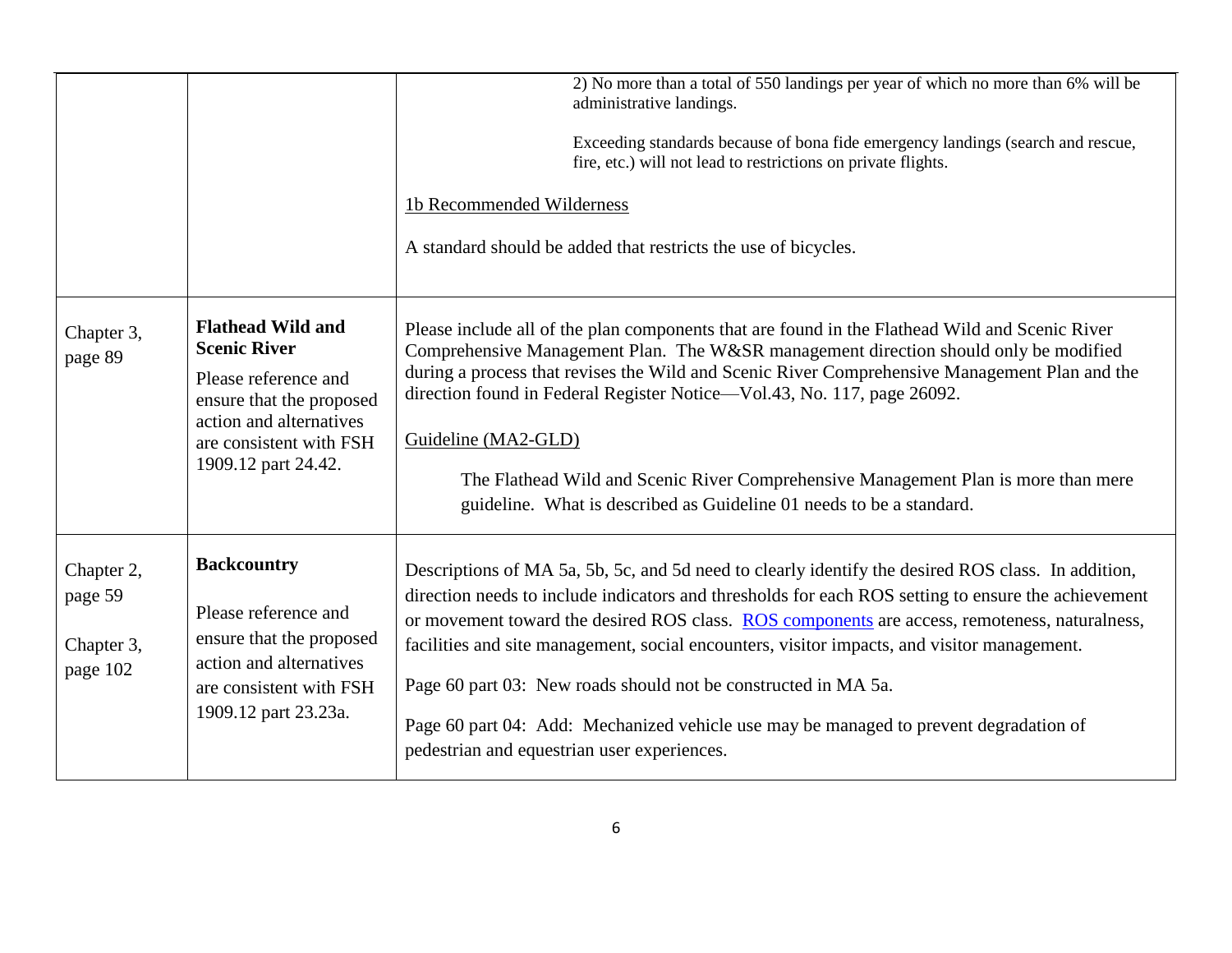<span id="page-6-0"></span>

| Chapter 2,<br>page 71 | <b>National Scenic Trails -</b><br><b>CDNST and PNNST</b><br>Please reference and<br>ensure that the proposed<br>action and alternatives<br>are consistent with FSM<br>2353.42, FSM 2353.44b,<br>and FSH 1909.12 part | The revised LMP needs to identify Management Area corridors of sufficient width to encompass<br>resources, qualities, values and associated settings and the primary use or uses that are present or to<br>be restored along the NST travel routes. The Forest Plan needs to include a map that displays the<br>extent of NST Management Areas to ensure that the nature and purposes of the NSTs are promoted<br>and protected. The Management Area needs to describe nature and purposes desired conditions that<br>are supported by appropriate standards and guidelines. The following are a few broad NST<br>Management Area recommendations that on the Flathead National Forest would be mostly applicable<br>to the PNNST due to the wilderness location of the CDNST:                                                                                                                      |
|-----------------------|-----------------------------------------------------------------------------------------------------------------------------------------------------------------------------------------------------------------------|-----------------------------------------------------------------------------------------------------------------------------------------------------------------------------------------------------------------------------------------------------------------------------------------------------------------------------------------------------------------------------------------------------------------------------------------------------------------------------------------------------------------------------------------------------------------------------------------------------------------------------------------------------------------------------------------------------------------------------------------------------------------------------------------------------------------------------------------------------------------------------------------------------|
|                       | 24.43.                                                                                                                                                                                                                | The extent of the NST Management Area needs to be at least one-half mile on both sides of<br>$\bullet$<br>the NST travel route following topographic features where it is reasonable to do so, while<br>additional management direction is prescribed for adjacent areas to assure that the NST<br>Scenery Management standards are met. This recommendation is based on ROS criteria that<br>identify remoteness for a Semi-Primitive Non-Motorized setting as: An area at least 1/2-mile<br>but not further than 3 miles from all roads, railroads or trails with motorized use; can include<br>the existence of primitive roads and trails if closed to motorized use. More than 3 miles<br>would tend to classify the area as Primitive another desirable setting. The Forest Service<br>Scenery Management System identifies that the middleground begins at 1/2-mile of the travel<br>route.  |
|                       |                                                                                                                                                                                                                       | Management of activities and uses within this Management Area need to focus on providing<br>for the nature and purposes of the NST (FSM 2353.11 and FSM 2353.42). The nature and<br>purposes of the NSTs are to provide for high-quality, scenic, primitive hiking and horseback<br>riding opportunities and to conserve natural, historic, and cultural resources along the NST<br>corridor. Other recreation and resource uses along the NST may be allowed only where there<br>is a determination that the other use would not substantially interfere with the nature and<br>purposes of the NST.<br>Location and management factors must be considered, such as, the NST needs to be located in<br>$\bullet$<br>more primitive ROS classes where available and once located the management of the NST<br>corridor (rights-of-way) must provide for a primitive or semi-primitive non-motorized |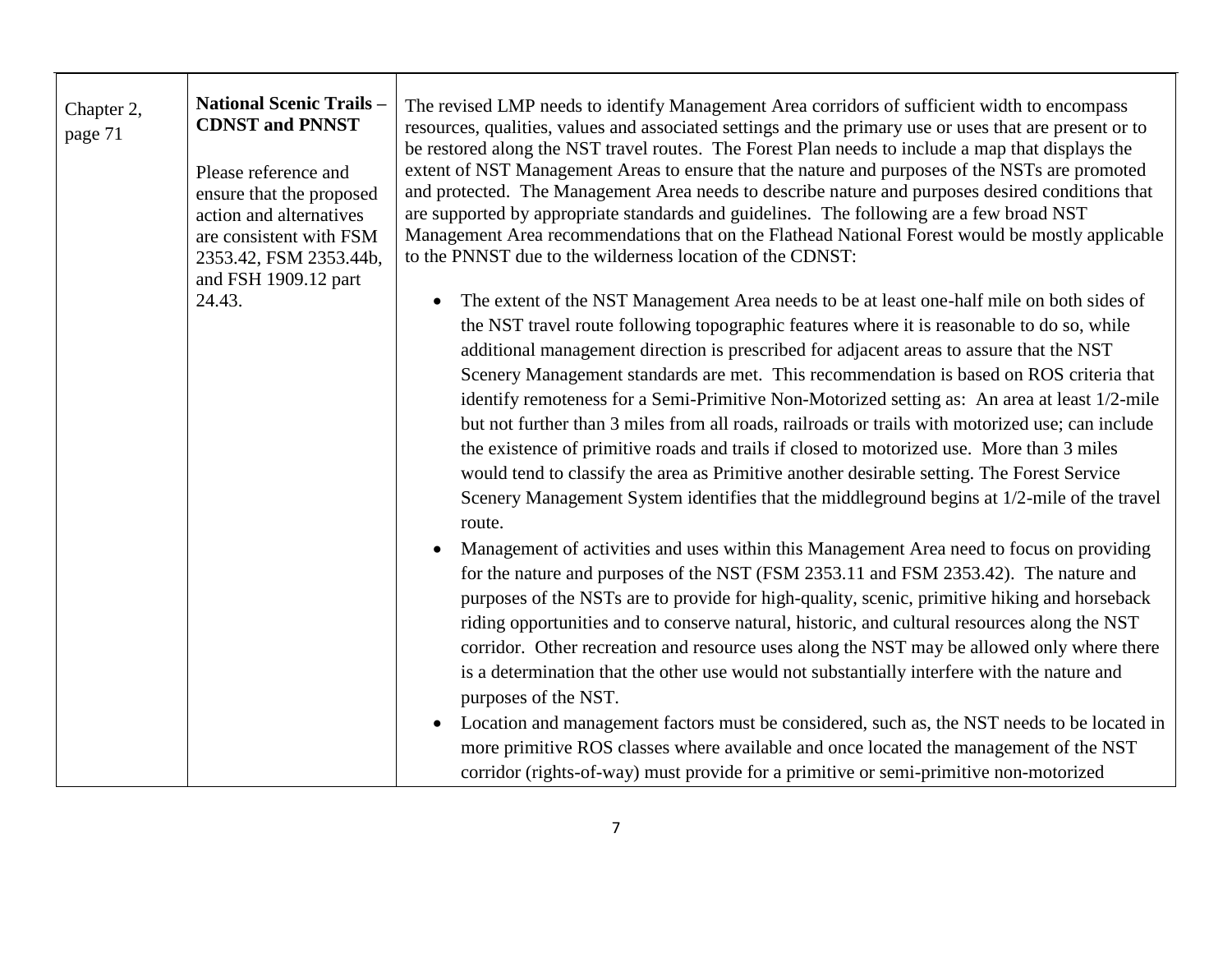| experiences to extent practicable. Related, scenic management objectives of high or very high<br>need to be met along the NST travel route where on federal lands.<br>Land management plans need to complete the rights-of-way (NTSA, Sec. 7), Comprehensive<br>$\bullet$<br>Plan (NTSA, Sec. 5), and E.O. 13195 requirements by addressing the following: (1) establish<br>a rights-of-way (Management Area) that is of sufficient width and so located to provide the<br>retention of natural conditions, scenic and historic features, and primitive character of the trail<br>area, and (2) identify specific objectives and practices to be observed in the management of<br>the trail, including the identification of all significant natural, historical, and cultural resources<br>to be preserved, and an identified carrying capacity [or visitor use management practices] of<br>the trail and a plan for its implementation. |
|-------------------------------------------------------------------------------------------------------------------------------------------------------------------------------------------------------------------------------------------------------------------------------------------------------------------------------------------------------------------------------------------------------------------------------------------------------------------------------------------------------------------------------------------------------------------------------------------------------------------------------------------------------------------------------------------------------------------------------------------------------------------------------------------------------------------------------------------------------------------------------------------------------------------------------------------|
| High-quality National Scenic Trail corridor locations are identified in Figures 1 and 2. Specific and<br>recommended NST Management Area Plan Components are identified in the following table.                                                                                                                                                                                                                                                                                                                                                                                                                                                                                                                                                                                                                                                                                                                                           |
| <b>NST MA Desired Conditions</b>                                                                                                                                                                                                                                                                                                                                                                                                                                                                                                                                                                                                                                                                                                                                                                                                                                                                                                          |
| The Management Area provides for the nature and purposes of the NSTs. The nature and purposes<br>of the NSTs are to provide for high-quality, scenic, primitive hiking and horseback riding<br>experiences and to conserve natural, historic, and cultural resources along the NST corridor. The<br>NST corridor provides panoramic views of undisturbed landscapes in a tranquil scenic<br>environment, and features historic high country landmarks where they occur. The corridor is of<br>sufficient width to encompass national trail resources, qualities, values, associated settings and the<br>primary use or uses. This includes vistas (key observation points), campsites, water sources and<br>other important resource values.                                                                                                                                                                                              |
| <b>Continental Divide National Scenic Trail Objective</b>                                                                                                                                                                                                                                                                                                                                                                                                                                                                                                                                                                                                                                                                                                                                                                                                                                                                                 |
| Complete a CDNST Unit Plan within 3 years (FSM 2353.44b part 2).                                                                                                                                                                                                                                                                                                                                                                                                                                                                                                                                                                                                                                                                                                                                                                                                                                                                          |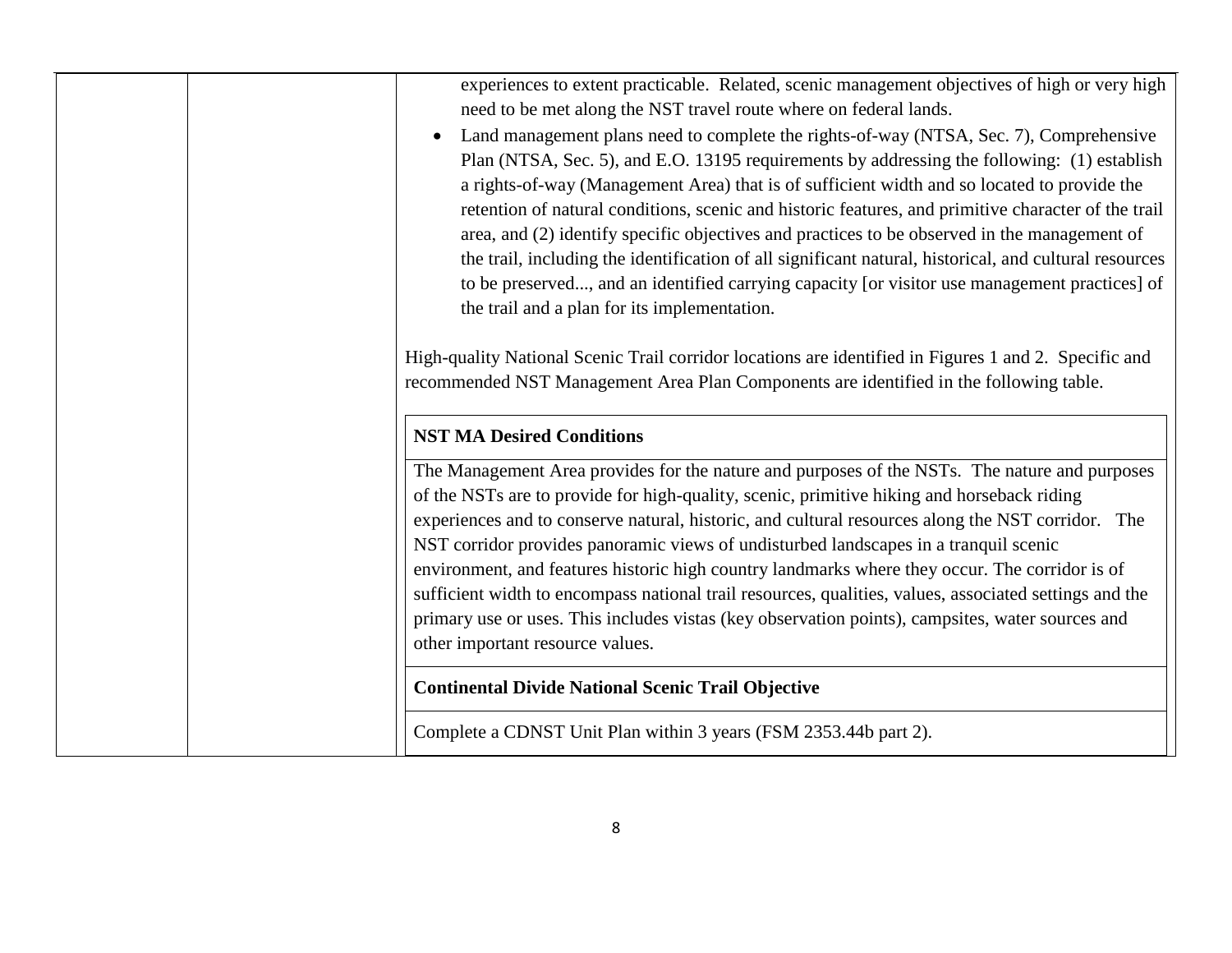| <b>NST MA Standards or Guidelines<sup>1</sup></b>                                                                                                                                                                                                                                                                  |
|--------------------------------------------------------------------------------------------------------------------------------------------------------------------------------------------------------------------------------------------------------------------------------------------------------------------|
| Scenery Management – Outside of Designated Wilderness                                                                                                                                                                                                                                                              |
| Manage the travelway as a concern level 1 travel route. Management actions are to meet a Scenic<br>Integrity Level of Very High or High in the immediate foreground and foreground visual zones.<br>Excepted are management activities that contribute to achieving the overall nature and purposes of<br>the NST. |
| Forest-wide Standard: Management activities are to meet a Scenic Integrity Level of Very High,<br>High, or Moderate in the middleground as viewed from the existing and potential NST travel<br>routes.                                                                                                            |
| <b>Recreation Management</b>                                                                                                                                                                                                                                                                                       |
| Provide for the ROS class of Primitive in wilderness, and ROS class of Semi-Primitive Non-<br>Motorized in non-wilderness. {Direction needs to include indicators and thresholds for each ROS<br>setting to ensure the achievement or movement toward the desired ROS class.                                       |
| Manage the NST to provide high-quality scenic, primitive hiking and pack and saddle stock<br>opportunities. Backpacking, nature walking, day hiking, horseback riding, nature photography,<br>mountain climbing, cross-country skiing, and snowshoeing are compatible with the nature and<br>purposes of the NST.  |
| The Management Area is not suitable for motorized use and such use may only be allowed where<br>consistent with the NTSA Section $7(c)$ (16 U.S.C. 1246(c)).                                                                                                                                                       |

 $\overline{\phantom{a}}$ 

<sup>1</sup> See FSM 1110.8 for Degree of Compliance or Restriction "Helping Verbs" and "Mood of Verb" Definitions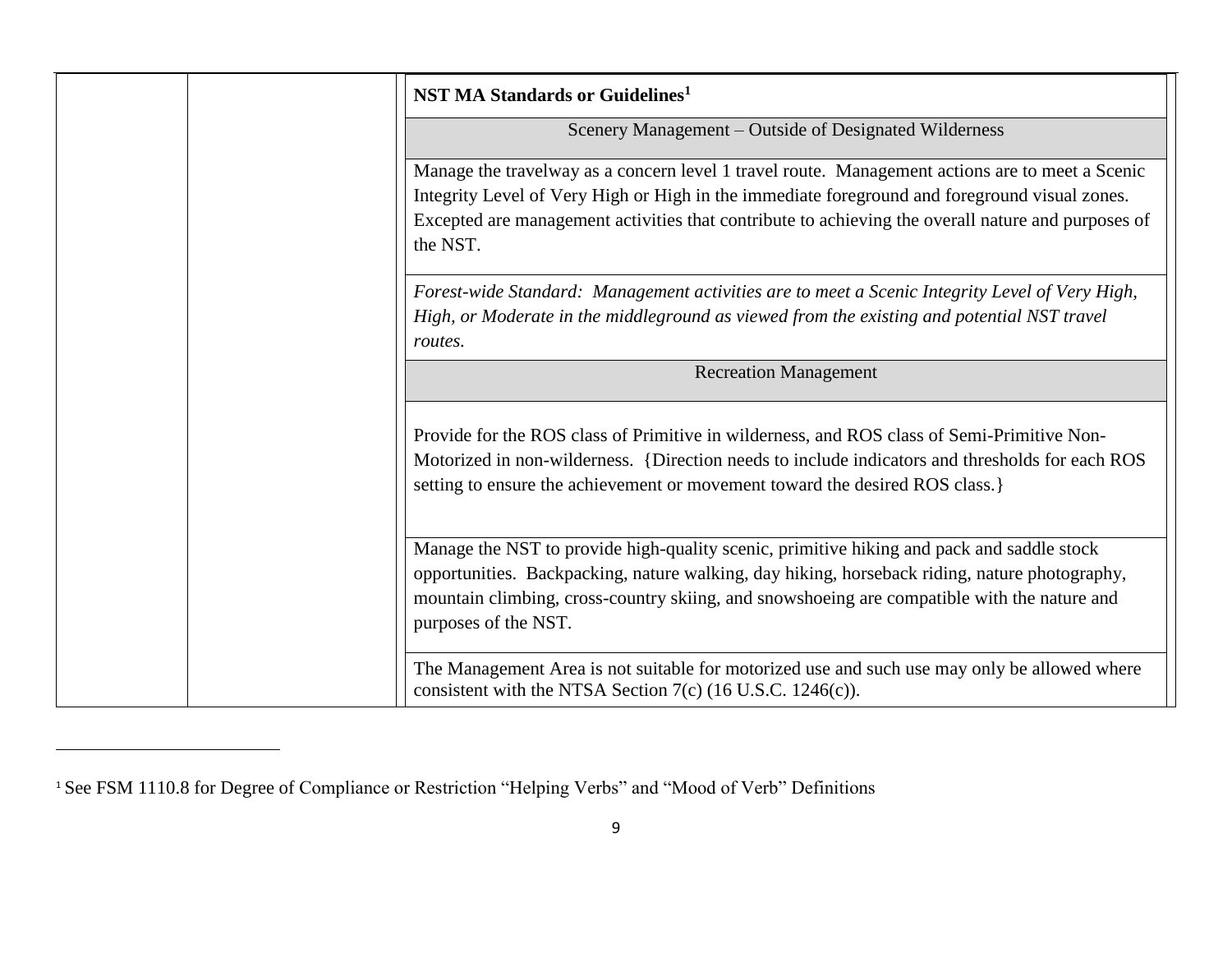| <b>Special Uses Management</b>                                                                                                                                                                            |
|-----------------------------------------------------------------------------------------------------------------------------------------------------------------------------------------------------------|
| Activities, uses, and events that would require a permit shall not be authorized unless the activity,<br>use, or event contributes to achieving the nature and purposes of the NST.                       |
| <b>Minerals Management</b>                                                                                                                                                                                |
| Mineral leases are to include stipulations for no surface occupancy.                                                                                                                                      |
| Permits for the removal of mineral materials are not to be issued.                                                                                                                                        |
| <b>Timber Production</b>                                                                                                                                                                                  |
| The Management Area is not suitable for timber production. Timber harvest is not scheduled and<br>does not contribute to the allowable sale quantity.                                                     |
| <b>Cultural and Historic Resources Management</b>                                                                                                                                                         |
| Protect cultural and historic resources.                                                                                                                                                                  |
| <b>Lands Acquisition</b>                                                                                                                                                                                  |
| Provide for land acquisitions in the North Fork of the Flathead to protect the nature and purposes of<br>the Pacific Northwest NST. Prohibit land disposals in potential Pacific Northwest NST corridors. |
| <b>Travel Routes</b>                                                                                                                                                                                      |
| Segments of the NST should fall into Trail Class 2 or 3 and have a Designed Use of Pack and<br>Saddle Stock (FSH 2309.18).                                                                                |
| National Scenic Trail travel routes are marked with approved symbols. Use the blazer brand in<br>designated and recommended wilderness.                                                                   |
| <b>Other Uses Considerations</b>                                                                                                                                                                          |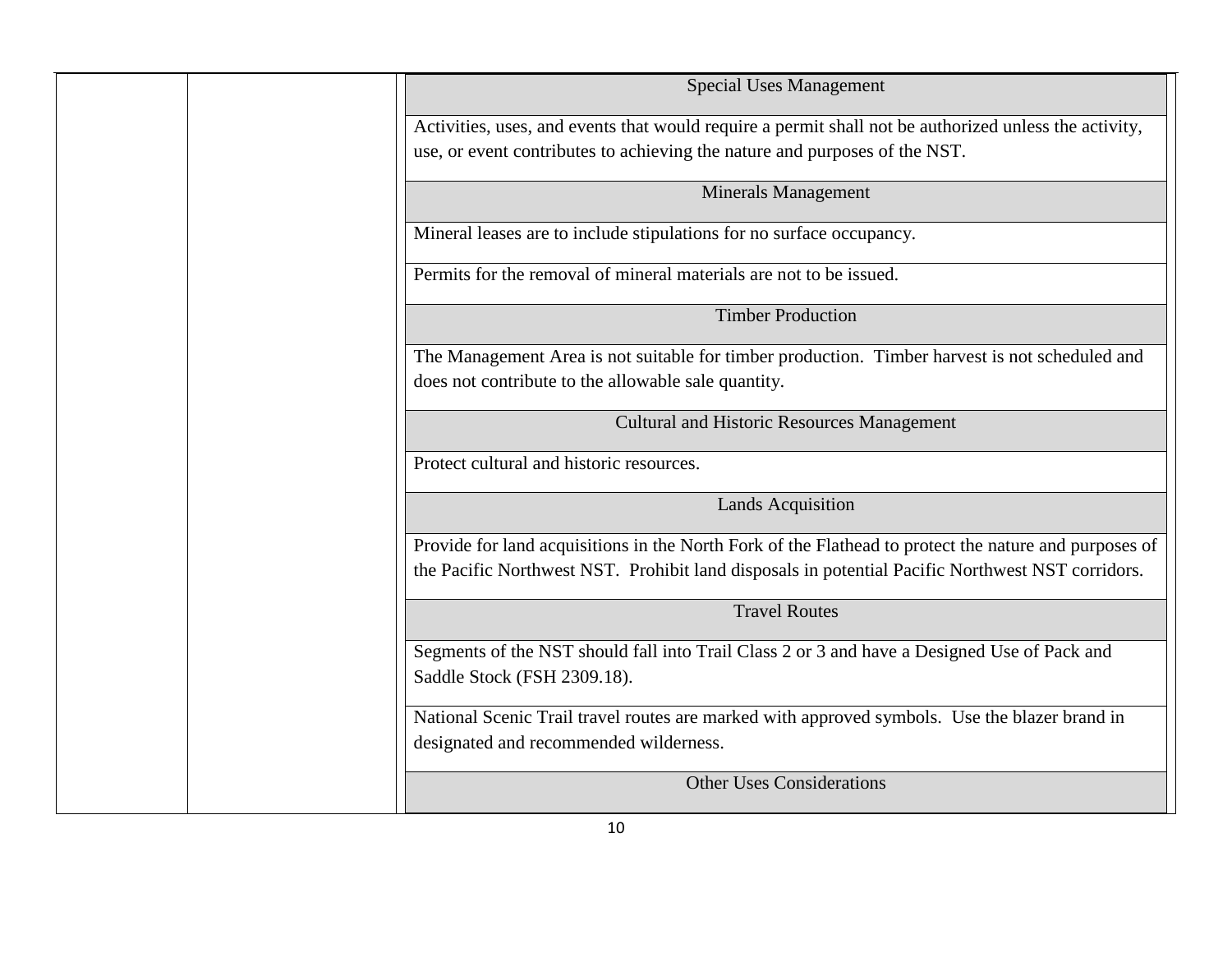|             |                                                          | Other uses that could conflict with the nature and purposes of the NST may be allowed only where<br>there is a determination that the other use would not substantially interfere with the nature and<br>purposes of the NST $(16 \text{ U.S.C. } 1246(c))$ .                                                                                                          |
|-------------|----------------------------------------------------------|------------------------------------------------------------------------------------------------------------------------------------------------------------------------------------------------------------------------------------------------------------------------------------------------------------------------------------------------------------------------|
|             |                                                          | National Scenic Trail Management Areas overlap with Wilderness and Wild and Scenic River<br>Management Areas. Where this occurs, the most restrictive standards control.                                                                                                                                                                                               |
|             |                                                          | <b>Implementation Strategies</b>                                                                                                                                                                                                                                                                                                                                       |
|             |                                                          | Partnerships and volunteers are sustained or sought to lead and assist in NST programs. Volunteer<br>and cooperative agreements will be developed with those volunteers and private organizations that<br>are dedicated to planning, protecting, developing, maintaining, and managing the NST in<br>accordance with Sections $2(c)$ , $7(h)(1)$ , and 11 of the NTSA. |
|             |                                                          | FSM 2350 has more information about national scenic and historic trails—see FSM 2353.42 and<br>FSM 2353.44. CDNST background information can be found on the Forest Service website:<br>http://www.fs.fed.us/cdt/admin.htm; and the NSTrail website: http://www.nstrail.org/.                                                                                          |
| Figure C-12 | <b>Consistency of Map</b><br>with MA Allocations         | Ensure that the Desired summer recreation opportunity spectrum on the Flathead NF map is consistent with<br>MA allocations.                                                                                                                                                                                                                                            |
| Figure C-14 | <b>Locations of the</b><br><b>National Scenic Trails</b> | The identified PNNST location is inconsistent with the National Trails System Act unless the road is<br>closed to vehicle use. The solution is to locate the PNNST corridor elsewhere.                                                                                                                                                                                 |
|             |                                                          | Consider locating the CDNST in the Clack Creek drainage or identify an official CDNST Side Trail<br>along this route for recommended use by backpackers.                                                                                                                                                                                                               |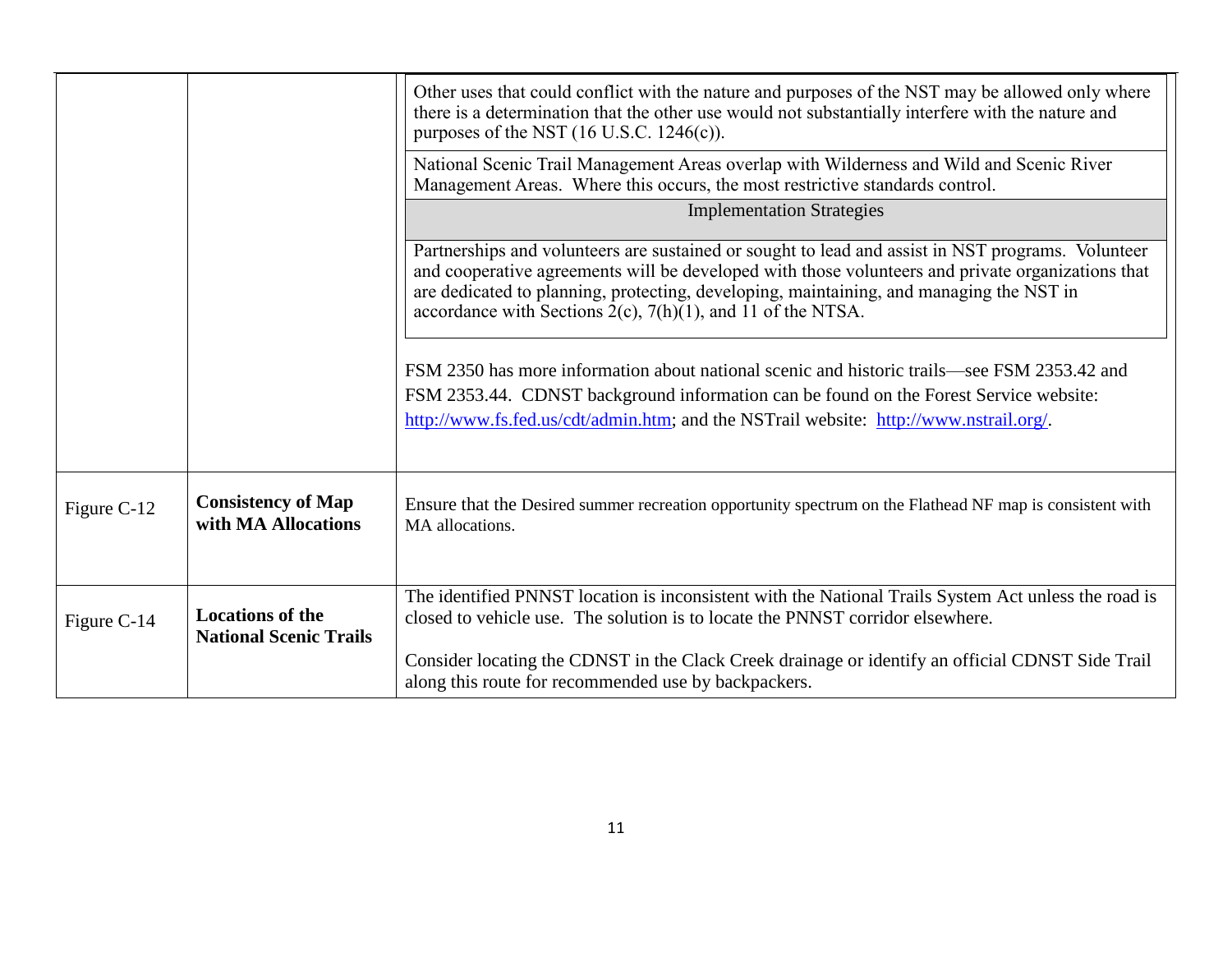Figure 1. Pacific Northwest National Scenic Trail Potential Segment Corridor Location